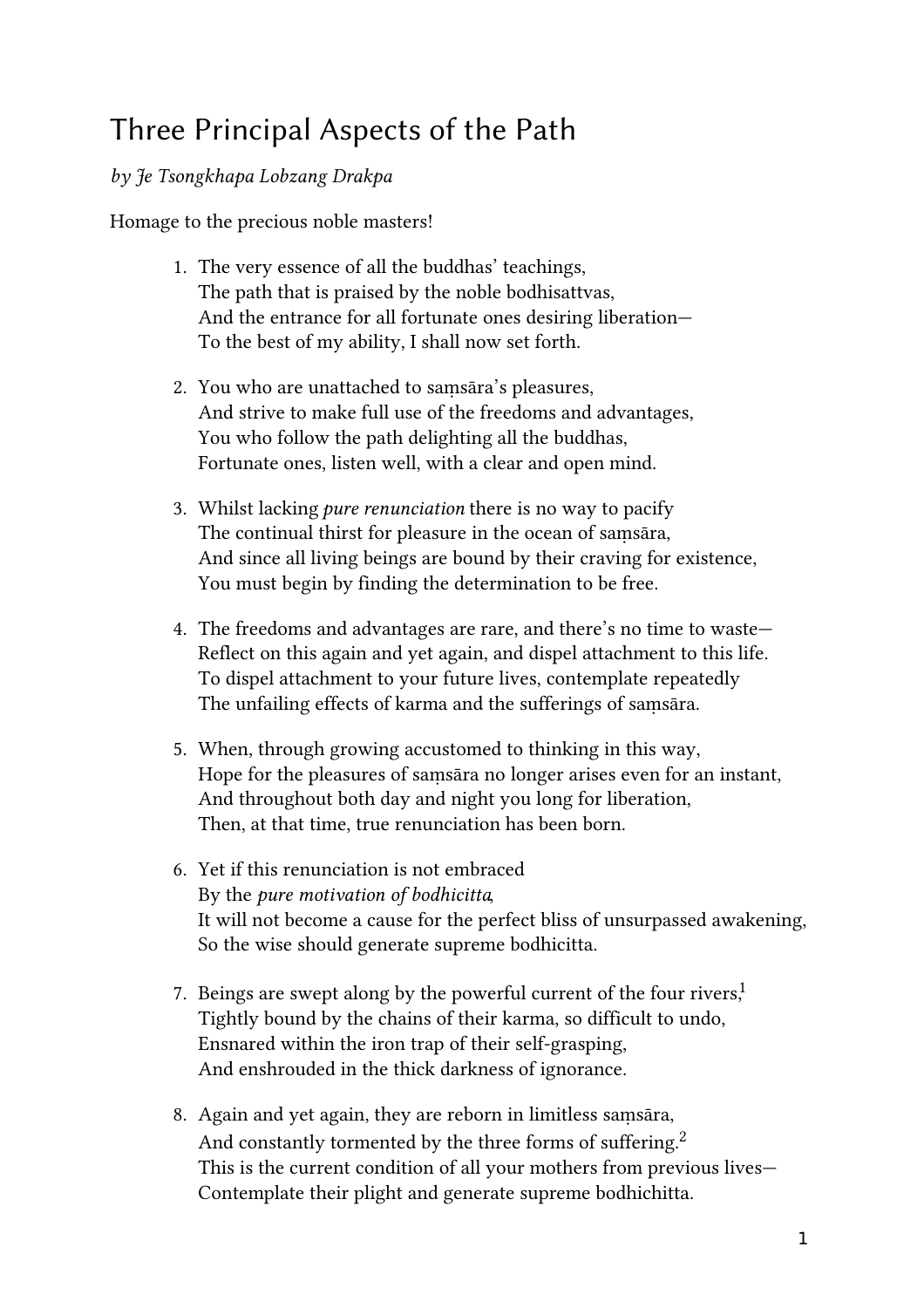- 9. If you lack the *wisdom* that realizes the nature of things, Although you might grow accustomed to renunciation and bodhicitta, You will be incapable of cutting through conditioned existence at its root, Exert yourself, therefore, in the methods for realizing interdependence.
- 10. The one who sees that cause and effect operate infallibly For all the phenomena of samsāra and nirvāna, And for whom any objects of conceptual focus have subsided, Has set out upon the path delighting all the buddhas.
- 11. The knowledge that appearances arise unfailingly in dependence, And the knowledge that they are empty and beyond all assertions— As long as these two appear to you as separate, There can be no realization of the Buddha's wisdom.
- 12. Yet when they arise at once, not each in turn but both together, Then through merely seeing unfailing dependent origination Certainty is born, and all modes of misapprehension fall apart— That is when discernment of the view has reached perfection.
- 13. When you know that appearances dispel the extreme of existence, While the extreme of nothingness is eliminated by emptiness,  $3$ And you also come to know how emptiness arises as cause and effect, Then you will be immune to any view entailing clinging to extremes.
- 14. When, in this way, you have correctly understood The key points of the three principal aspects of the path, Withdraw to solitude, dear son, strengthen your diligence, And swiftly accomplish the ultimate and lasting aim.

This advice was given by the bhikṣu of extensive learning, Lobzang Drakpé Pal, to Tsakho Önpo Ngawang Drakpa.

| Translated by Adam Pearcey, 2006. Revised 2012.

- 1. According to Ngulchu Dharmabhadra, this refers either to the sufferings of birth, old age, sickness and death, or to the four rivers of desire, becoming, ignorance and belief.  $\leftrightarrow$
- 2. Suffering of suffering, the suffering of change and the all-pervasive suffering of conditioned existence.  $\leftrightarrow$
- 3. It is commonly said that the fact that things appear eliminates the extreme of nihilism or a belief in the total non-existence of things, and that emptiness